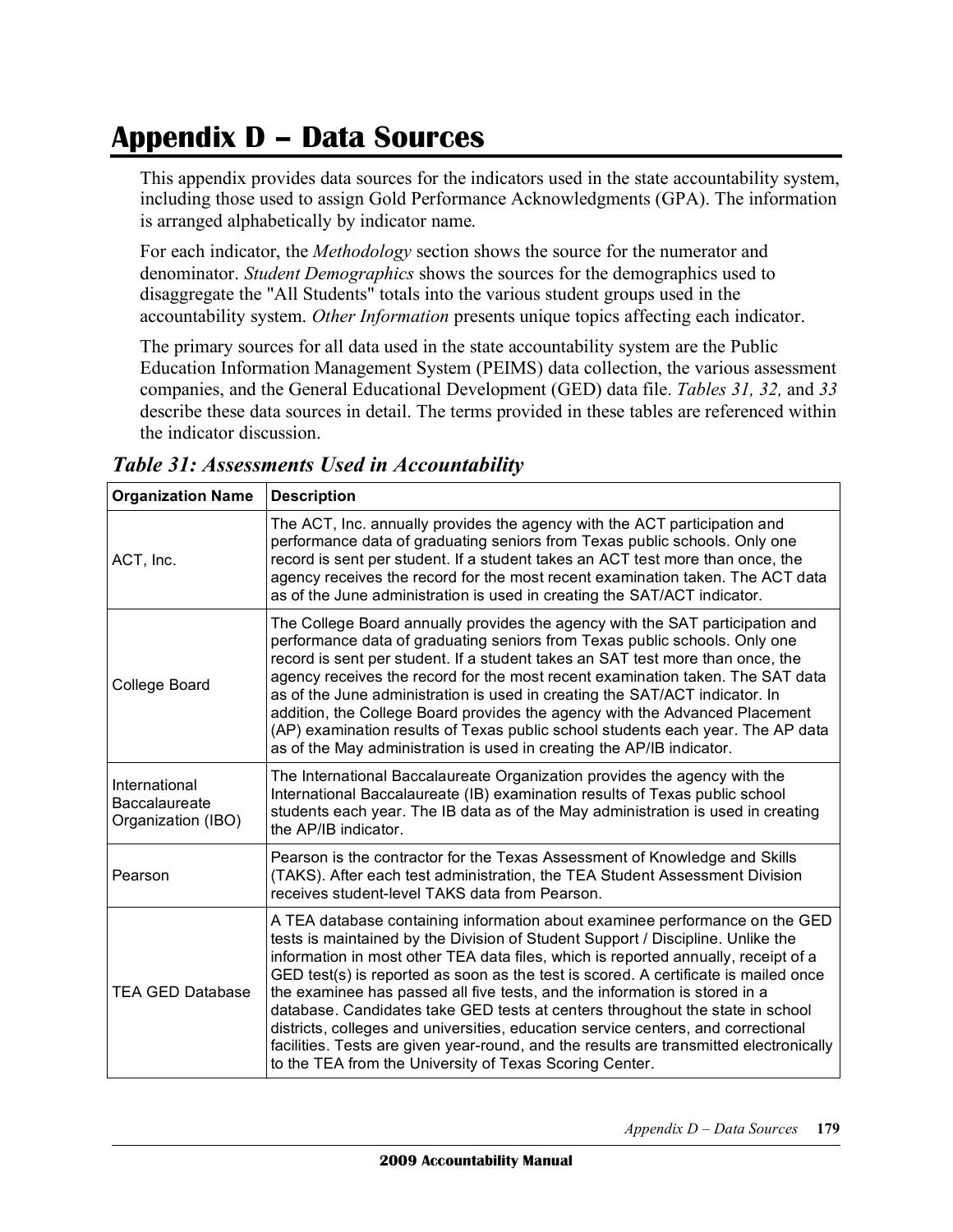| Record | <b>Name</b>                                 | <b>Description</b>                                                                                                                                                                                                                                                                                                                                                                                                                                                                                                                                                                                                                                    | Submission/<br><b>Month</b>                        |
|--------|---------------------------------------------|-------------------------------------------------------------------------------------------------------------------------------------------------------------------------------------------------------------------------------------------------------------------------------------------------------------------------------------------------------------------------------------------------------------------------------------------------------------------------------------------------------------------------------------------------------------------------------------------------------------------------------------------------------|----------------------------------------------------|
| 101    | <b>Student Demographic</b><br>Data          | Demographic information about each student, including<br>the student's ethnicity, sex, date of birth, migrant<br>status, as-of-status, campus of accountability,<br>demographic revision confirmation code, and student<br>attribution code.                                                                                                                                                                                                                                                                                                                                                                                                          | 1 <sup>st</sup> /October,<br>3 <sup>rd</sup> /June |
| 110    | <b>Student Enrollment Data</b>              | Enrollment information about each student, including<br>the student's grade, Average Daily Attendance (ADA)<br>eligibility, economically disadvantaged status, at-risk<br>status, and indicators of the special programs in which<br>the student participates.                                                                                                                                                                                                                                                                                                                                                                                        | 1 <sup>st</sup> /October                           |
| 203    | Leaver Data                                 | Information about students served in grades 7-12 in the<br>prior school year (2007-08) who did not continue in<br>enrollment the following fall, and who did not move to<br>another Texas public school district, graduate before<br>2007-08 school year, or receive a GED by August 31,<br>2008. 2007-08 leavers are students who graduated in<br>that school year, dropped out, or left school for non-<br>dropout reasons (e.g., enrolled in school outside the<br>Texas public school system, or returned to home<br>country). This record contains last campus of<br>enrollment, the leaver reason, and additional<br>information for graduates. | 1 <sup>st</sup> /October                           |
| 400    | Basic Attendance Data                       | Information about each student for each of the 6 six-<br>week attendance reporting periods in the year. For<br>each student, for each six-week period, districts report<br>grade level, number of days taught, days absent, and<br>total eligible and ineligible days present and selected<br>special program information.                                                                                                                                                                                                                                                                                                                            | 3 <sup>rd</sup> /June                              |
| 405    | <b>Special Education</b><br>Attendance Data | Information about each student served in a special<br>education program. For each student, for each six-<br>week period, districts report grade-level and also<br>instructional-setting codes.                                                                                                                                                                                                                                                                                                                                                                                                                                                        | 3rd/June                                           |
| 415    | <b>Course Completion Data</b>               | Information about each student who was in<br>membership in grades 9-12 and who completed at<br>least one state-approved course during the school<br>year. This record contains campus of enrollment,<br>course sequence, pass/fail credit indicator, distance<br>learning indicator, and dual credit indicator.                                                                                                                                                                                                                                                                                                                                       | 3rd/June                                           |

 *Table 32: PEIMS Record Types Used in Accountability*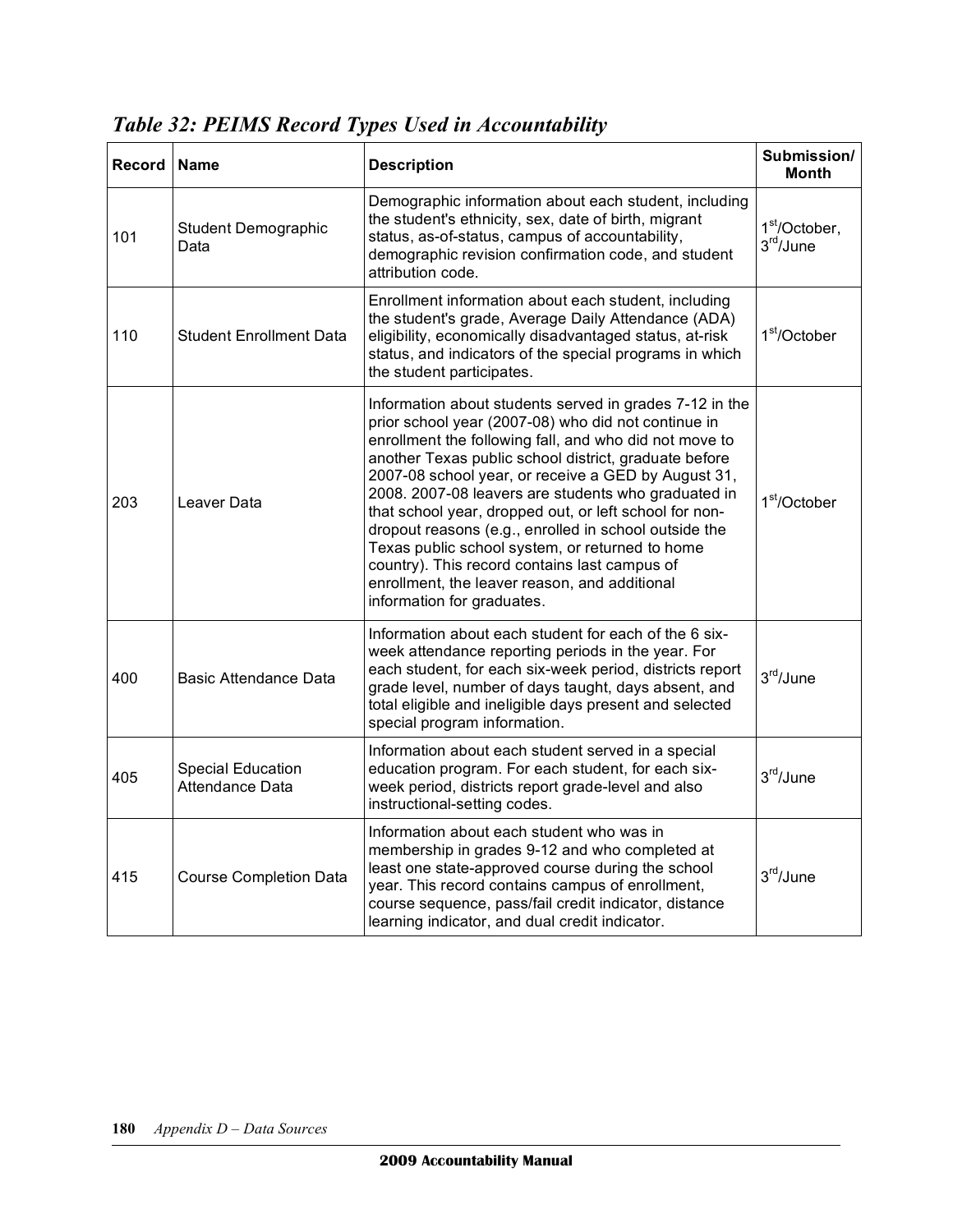| <b>Trait</b>                          | <b>Description</b>                                                                                                                                                                                                                                                                                                                                                                                                                                                                                                                                                                                                                                                                                                                                                                                                                                                                                                                                                                                                                                                                                                                                                                                                                                                                                                                                                                                                                                                                                                                                                                                                                                                                                                                                                                                                                                                                                                                                                                                                                                                                                                                                                                                                                                                                                                                                                                                                                                                                                                                         |  |  |
|---------------------------------------|--------------------------------------------------------------------------------------------------------------------------------------------------------------------------------------------------------------------------------------------------------------------------------------------------------------------------------------------------------------------------------------------------------------------------------------------------------------------------------------------------------------------------------------------------------------------------------------------------------------------------------------------------------------------------------------------------------------------------------------------------------------------------------------------------------------------------------------------------------------------------------------------------------------------------------------------------------------------------------------------------------------------------------------------------------------------------------------------------------------------------------------------------------------------------------------------------------------------------------------------------------------------------------------------------------------------------------------------------------------------------------------------------------------------------------------------------------------------------------------------------------------------------------------------------------------------------------------------------------------------------------------------------------------------------------------------------------------------------------------------------------------------------------------------------------------------------------------------------------------------------------------------------------------------------------------------------------------------------------------------------------------------------------------------------------------------------------------------------------------------------------------------------------------------------------------------------------------------------------------------------------------------------------------------------------------------------------------------------------------------------------------------------------------------------------------------------------------------------------------------------------------------------------------------|--|--|
| Economic<br><b>Status</b>             | A student may be identified as economically disadvantaged by the district if he or she:<br>meets eligibility requirements for:<br>$\circ$ the federal free or reduced price lunch programs;<br>o Title II of the Job Training Partnership Act (JTPA);<br>○ Food Stamp benefits;<br>○ Temporary Assistance to Needy Families (TANF) or other public assistance;<br>received a Pell grant or funds from other comparable state program of needs-based<br>$\bullet$<br>financial assistance; or<br>is from a family with an annual income at or below the official federal poverty line.<br>$\bullet$                                                                                                                                                                                                                                                                                                                                                                                                                                                                                                                                                                                                                                                                                                                                                                                                                                                                                                                                                                                                                                                                                                                                                                                                                                                                                                                                                                                                                                                                                                                                                                                                                                                                                                                                                                                                                                                                                                                                         |  |  |
| Ethnicity                             | Districts assign student ethnicity from one of the following categories:<br>American Indian or Alaskan Native (not evaluated separately for accountability)<br>$\bullet$<br>Asian or Pacific Islander (not evaluated separately for accountability)<br>$\bullet$<br>Black, not of Hispanic origin<br>$\bullet$<br>Hispanic<br>$\bullet$<br>White, not of Hispanic origin<br>$\bullet$                                                                                                                                                                                                                                                                                                                                                                                                                                                                                                                                                                                                                                                                                                                                                                                                                                                                                                                                                                                                                                                                                                                                                                                                                                                                                                                                                                                                                                                                                                                                                                                                                                                                                                                                                                                                                                                                                                                                                                                                                                                                                                                                                      |  |  |
| At Risk                               | A student is identified as at risk of dropping out of school based on state-defined criteria (TEC<br>§29.081). The statutory criteria for at risk status include each student who is under 21 years of<br>age and who:<br>1) was not advanced from one grade level to the next for one or more school years;<br>is in grades 7, 8, 9, 10, 11, or 12 and did not maintain an average equivalent to 70 on a<br>2)<br>scale of 100 in two or more subjects in the foundation curriculum during a semester in the<br>preceding or current school year or is not maintaining such an average in two or more<br>subjects in the foundation curriculum in the current semester;<br>did not perform satisfactorily on an assessment instrument administered to the student<br>3)<br>under TEC Subchapter B, Chapter 39, and who has not in the previous or current school<br>year subsequently performed on that instrument or another appropriate instrument at a<br>level equal to at least 110 percent of the level of satisfactory performance on that<br>instrument;<br>is in prekindergarten, kindergarten or grades 1, 2, or 3 and did not perform satisfactorily<br>4)<br>on a readiness test or assessment instrument administered during the current school<br>year;<br>5) is pregnant or is a parent;<br>has been placed in an alternative education program in accordance with TEC §37.006<br>6)<br>during the preceding or current school year;<br>has been expelled in accordance with TEC §37.007 during the preceding or current<br>7)<br>school year;<br>is currently on parole, probation, deferred prosecution, or other conditional release;<br>8)<br>was previously reported through the PEIMS to have dropped out of school;<br>9)<br>10) is a student of limited English proficiency, as defined by TEC §29.052;<br>11) is in the custody or care of the Department of Protective and Regulatory Services or has,<br>during the current school year, been referred to the department by a school official, officer<br>of the juvenile court, or law enforcement official;<br>12) is homeless, as defined NCLB Title X, Part C, Section 725(2), the term "homeless children<br>and youths," and its subsequent amendments; or<br>13) resided in the preceding school year or resides in the current school year in a residential<br>placement facility in the district, including a detention facility, substance abuse treatment<br>facility, emergency shelter, psychiatric hospital, halfway house, or foster group home. |  |  |
| Special<br>Education<br><b>Status</b> | Special education status indicates the student is participating in a special education<br>instructional and related services program or a general education program using special<br>education support services, supplementary aids, or other special arrangements.                                                                                                                                                                                                                                                                                                                                                                                                                                                                                                                                                                                                                                                                                                                                                                                                                                                                                                                                                                                                                                                                                                                                                                                                                                                                                                                                                                                                                                                                                                                                                                                                                                                                                                                                                                                                                                                                                                                                                                                                                                                                                                                                                                                                                                                                        |  |  |

 *Table 33: Student Demographics* 

 *Appendix D – Data Sources* **181**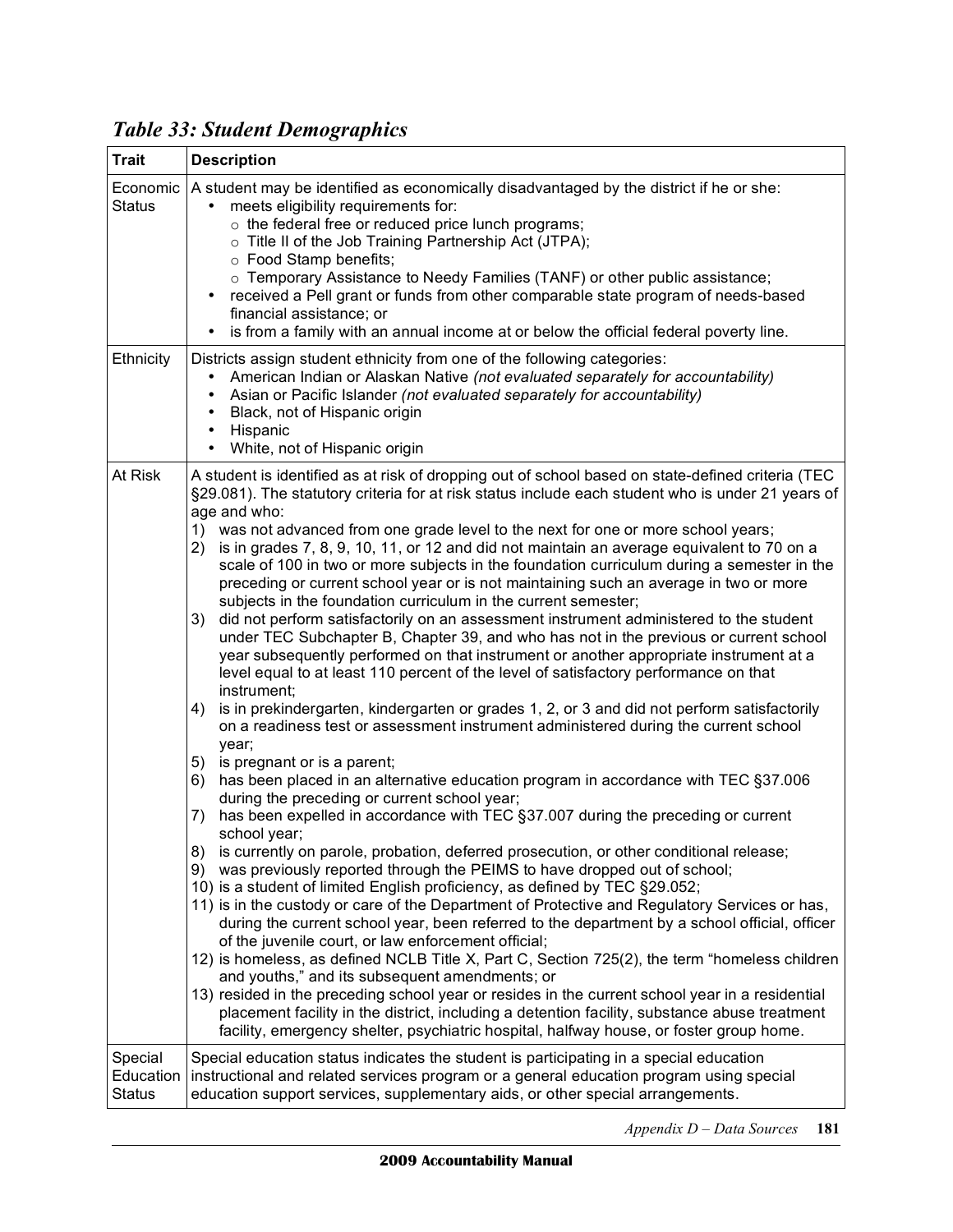## **Opportunities for Data Correction**

## **PEIMS**

General Data. The PEIMS data collection has a prescribed process and calendar for correcting errors or omissions discovered after the original submission. *The accuracy of all reports, whether they show ratings, acknowledgments, or recognitions is wholly dependent on the accuracy of the information submitted.* Districts are responsible for the accuracy of all their PEIMS data. Several mechanisms are in place to facilitate the collection of accurate data. First, all submitted data must pass an editor program before being accepted. In addition, districts can access various summary reports through the *EDIT+* application to assist them in verifying the accuracy of their data prior to submission deadlines. For each submission, a resubmission window is provided so that districts have an opportunity to resubmit information if an error is detected. See the *PEIMS Data Standards* (available at ritter.tea.state.tx.us/peims/standards/index.html) for the appropriate year for more details about the correction windows and submission deadlines.

 *Person Identification Database (PID) Updates.* PID changes have profound ramifications throughout the Texas public education data system. Year-to-year and collection-to-collection matching are dependent upon stable PID records. *PEIMS Data Standards* should be followed to ensure that PID updates submitted by districts are processed properly. For information please see the edit process for PID, online at ritter.tea.state.tx.us/peims/pid/index.html.

## **ASSESSMENT DATA**

 *TAKS*. Student identification, demographic data, and scoring status information as entered on the answer document at the time of testing is used to determine the accountability subset for campus and district ratings. After the testing dates, districts are able to provide corrections to the test contractor and request corrected reports; however, those changes are not incorporated into the TAKS results used for determining accountability ratings or subsequent reports (*e.g.*  AEIS and School Report Cards). That is, districts do not have the option to change student identification, demographics, program participation, or score code status for purposes of accountability after test results are known. They have multiple opportunities to provide accurate information through their PEIMS submissions, pre-coded data files provided to the test contractor, and updates to the TAKS answer documents at the time of testing.

 For 2009, as in 2008, districts also had the opportunity to correct the TEST TAKEN INFO field for the tests taken during the primary administrations in the spring. Changes to this field that were submitted within the correction window will be included in the TAKS data files used in determining the 2009 accountability ratings.

 Districts also have the opportunity to update the TAKS history file with the correct student  ID information through the "*Online Viewing of Student History*" system. In 2009 this is important because some students may not have Texas Projection Measure (TPM) results only because the student's ID information does not match information previously submitted by the district that was loaded in the TAKS history file. If history updates were made prior to June 5, 2009, the TPM calculations for these students will be included in the final statewide results used for accountability purposes.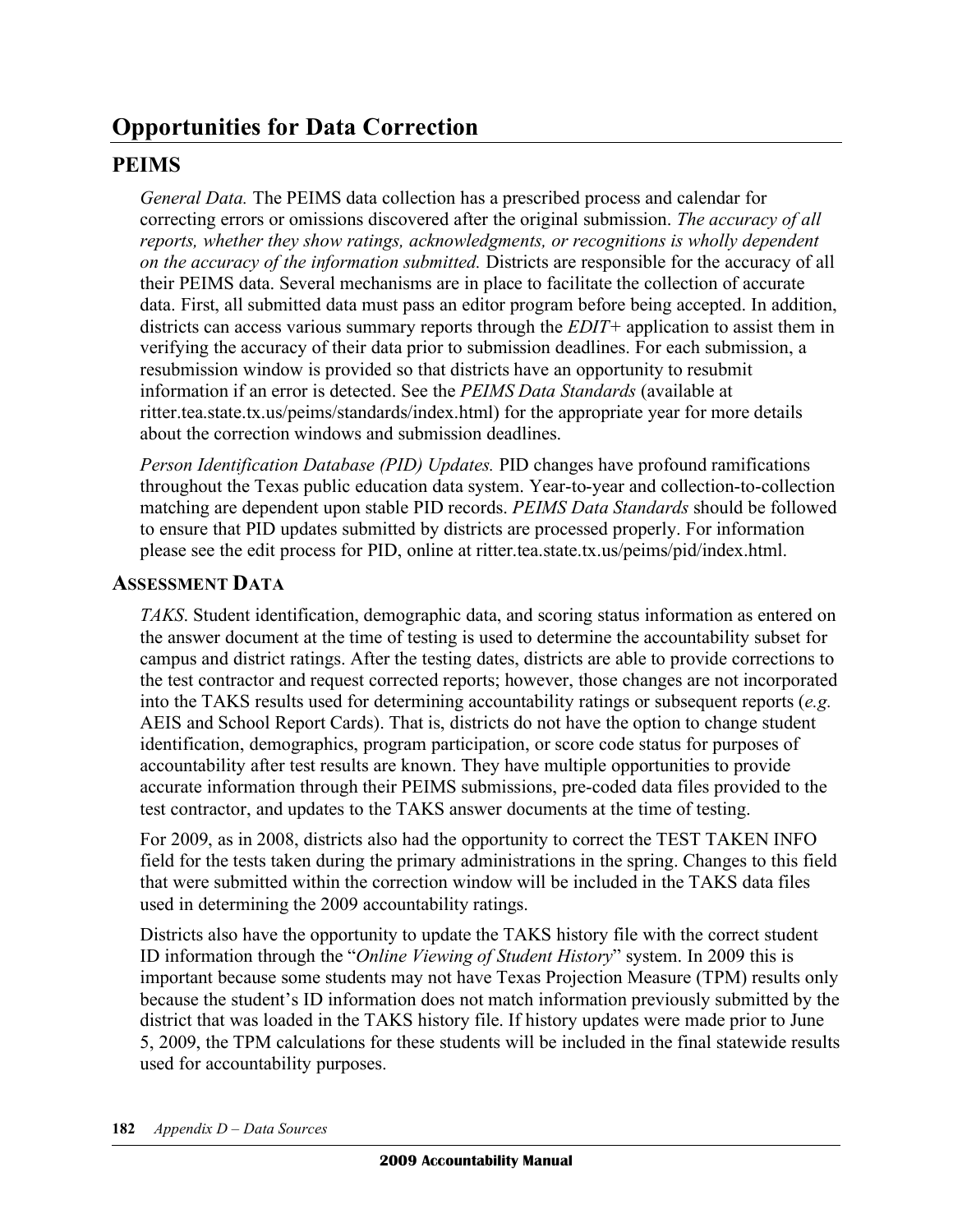SAT, ACT, AP, and IB. The student taking the SAT, ACT, AP, or IB test identifies the school to which scores are attributed. Schools are encouraged to verify campus summary information on these tests immediately upon receipt. Discrepancies should be reported to the testing companies, not to TEA. Once the testing companies finalize results for yearly summaries, subsequent corrections are not reflected in any national, state, district, or school results released.

## **Indicator Data Sources**

## **ADVANCED COURSE/DUAL ENROLLMENT COMPLETION**

#### **Methodology:**

 number of students in grades 9 through 12 who received credit for at least one advanced course *(from PEIMS 415)* 

> number of students in grades 9 through 12 who completed at least one course *(from PEIMS 415)*

 **Year of Data:** 2007-08

**Student Demographics:** 

|                        | <b>Economic Status</b> | <b>Ethnicity</b> |
|------------------------|------------------------|------------------|
| <b>Source</b>          | PEIMS 110              | PEIMS 101        |
| October 2007<br>l Date |                        | June 2008        |

#### **Other Information:**

 • A list of courses designated as advanced is published each year in the *AEIS Glossary.* The most current list can be accessed online at ritter.tea.state.tx.us/perfreport/aeis/2009/glossary.html#appendc.

## **ADVANCED PLACEMENT/INTERNATIONAL BACCALAUREATE EXAM RESULTS**

## **Methodology:**

*Participation:* 

number of 11<sup>th</sup> and 12<sup>th</sup> graders taking at least one AP or IB examination *(from College Board and IBO)*

total non-special education students enrolled in 11<sup>th</sup> and 12<sup>th</sup> grades *(from PEIMS 110)* 

*Performance:* 

number of 11<sup>th</sup> and 12<sup>th</sup> graders with at least one score at or above the criterion score *(from College Board and IBO)*

number of 11<sup>th</sup> and 12<sup>th</sup> graders with at least one AP or IB examination *(from College Board and IBO)* 

 **Year of Data:** 2007-08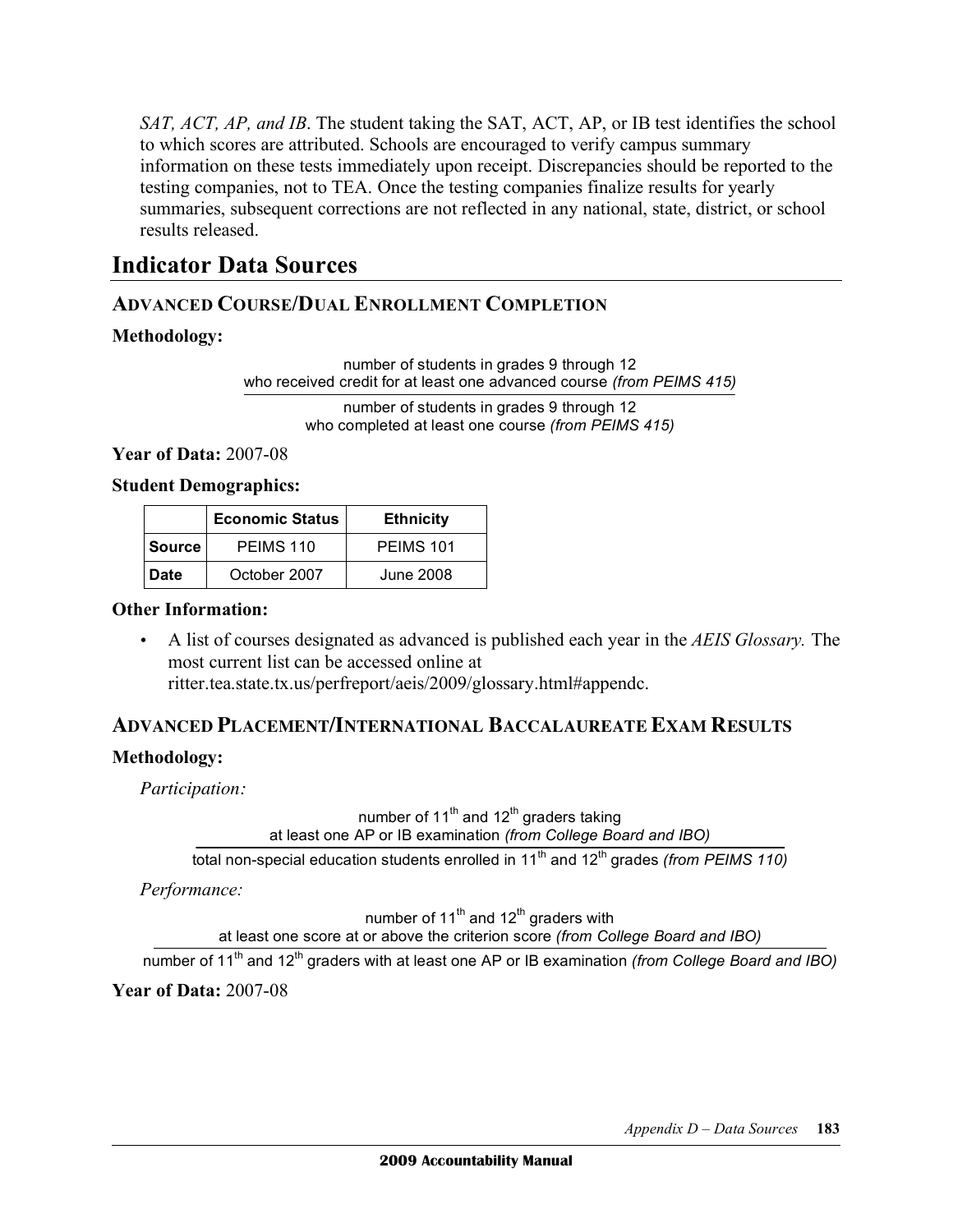#### **Student Demographics:**

|               | <b>Economic Status</b> | <b>Ethnicity</b>                                         | <b>Special Education Status</b> |
|---------------|------------------------|----------------------------------------------------------|---------------------------------|
| <b>Source</b> | n/a                    | PEIMS 101 (primary)<br>College Board and IBO (secondary) | PEIMS 110                       |
| <b>Date</b>   | n/a                    | October 2007 (primary)<br>May 2008 (secondary)           | October 2007                    |

#### **Other Information:**

- *Primary and Secondary Sources*. Secondary sources are used when the primary source does not contain ethnicity for a given student.
- *Special Education*. Those students reported as receiving special education services are removed from the count of grade 11 & 12 enrollees used in the denominator of the participation calculation.

## **ANNUAL DROPOUT RATE**

#### **Methodology for Grade 7-8 Annual Dropout Rate:**

number of dropouts *(from PEIMS 203)* 

 number of students served during the school year, including ADA ineligible students *(from PEIMS 110 and 400)*

 *where students in grades 7 and 8 (numerator and denominator) are used in determining ratings under standard procedures.* 

#### **Methodology for Grade 7-12 Annual Dropout Rate:**

number of dropouts *(from PEIMS 203)*

 number of students served during the school year, including ADA ineligible students *(from PEIMS 110 and 400)*

 *where students in grades 7-12 (numerator and denominator) are used in determining ratings under AEA procedures.* 

#### **Year of Data:** 2007-08

#### **Student Demographics:**

#### *Numerator*

|               | <b>Economic Status</b> | <b>Ethnicity</b>                                | Grade                                                                     |
|---------------|------------------------|-------------------------------------------------|---------------------------------------------------------------------------|
| <b>Source</b> | PEIMS 110 (primary)    | PEIMS 101 (primary & secondary)                 | PEIMS 110 (primary)<br>PEIMS 400 (primary)<br>PEIMS 101 (secondary)       |
| <b>Date</b>   | October 2007 (primary) | June 2008 (primary)<br>October 2008 (secondary) | October 2007 (primary)<br>June 2008 (primary)<br>October 2008 (secondary) |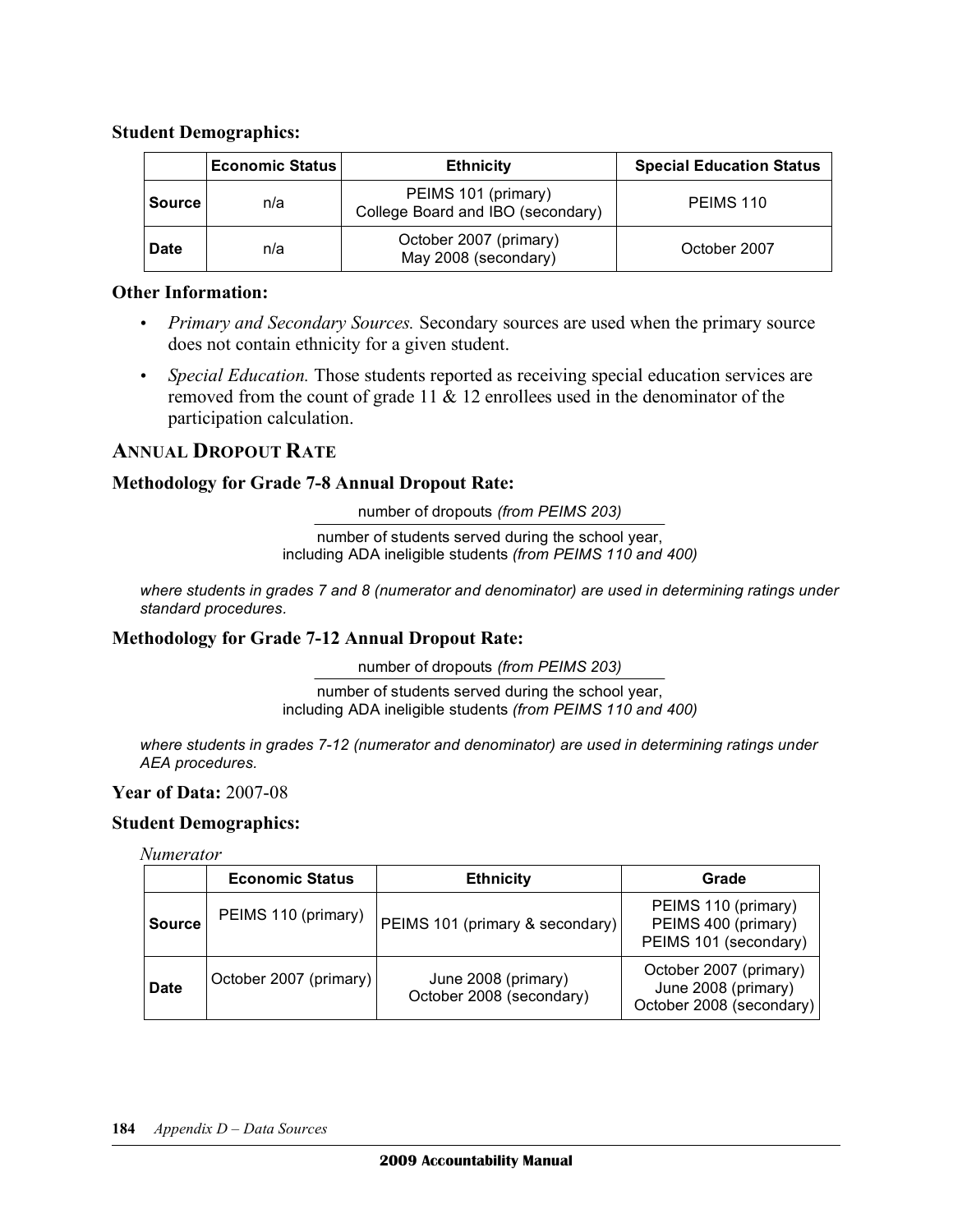#### *Denominator*

|               | <b>Economic Status</b> | <b>Ethnicity</b>          | Grade                     |
|---------------|------------------------|---------------------------|---------------------------|
| <b>Source</b> | PEIMS 110              | PEIMS 101                 | PEIMS 110<br>PEIMS 400    |
| <b>Date</b>   | October 2007           | October 2007<br>June 2008 | October 2007<br>June 2008 |

#### **Other Information:**

- *Dropout Definition*. Beginning with 2005-06, the TEA definition of a dropout is aligned with the NCES definition of a dropout. See *Appendix I* for a detailed explanation.
- Leaver Codes. Districts are not required to report the status of grade 7-12 students if they moved to another Texas public school district, graduated in a previous school year (before 2007-08), or received a GED in Texas by August 31, 2008. The district must code all other grade 7-12 students who leave with one of the codes shown on *Table 34.*  Students who leave due to reasons identified with an asterisk are not counted as dropouts. Only students reported with leaver code 98 are defined as dropouts.
- • *Economically Disadvantaged.* For the denominator of the dropout rate calculation, those students who were NOT reported in enrollment in any district on the 2007-08 PEIMS Submission 1 cannot be coded as economically disadvantaged. If a student is economically disadvantaged at any district or campus, he/she is deemed economically disadvantaged at all districts and campuses.
- • *Underreported Students.* Information about students reported in either enrollment or attendance in grades 7-12 the prior year but who were not accounted for as movers, previous Texas graduates, or GED recipients and who were not reported as either enrolled or as leavers in the current year are identified as underreported students. Lists of these students can be found on the *EDIT+* reports.
- *Campus of Accountability*. Leavers are assigned to the campuses they were attending when they left the Texas public school system. A student served at a Disciplinary Alternative Education Program (DAEP) and/or a Juvenile Justice Alternative Education Program (JJAEP) is assigned to a "campus of accountability" based on the campus he or she last attended when one can be identified. Campus of accountability may be reported by the district or may be determined by the agency based on PEIMS attendance records reported for the prior year. A detailed table showing assignment in specific situations may be found in the section of the *PEIMS Data Standards* describing the student demographic data (Record Type 101).
- *HB 3092 Campuses.* House Bill 3092, passed during the 80<sup>th</sup> legislative session in 2007, amended TEC 39.072(d) by adding the underlined portion shown below:
	- o (d) Notwithstanding any other provision of this code, for purposes of determining the performance of a school district under this chapter, including the accreditation status of the district, a student confined by court order in a residential program or facility operated by or under contract with the Texas Youth Commission, Texas Juvenile Probation Commission, or any other governmental entity, including a juvenile board, is not considered to be a student of the school district in which the program or facility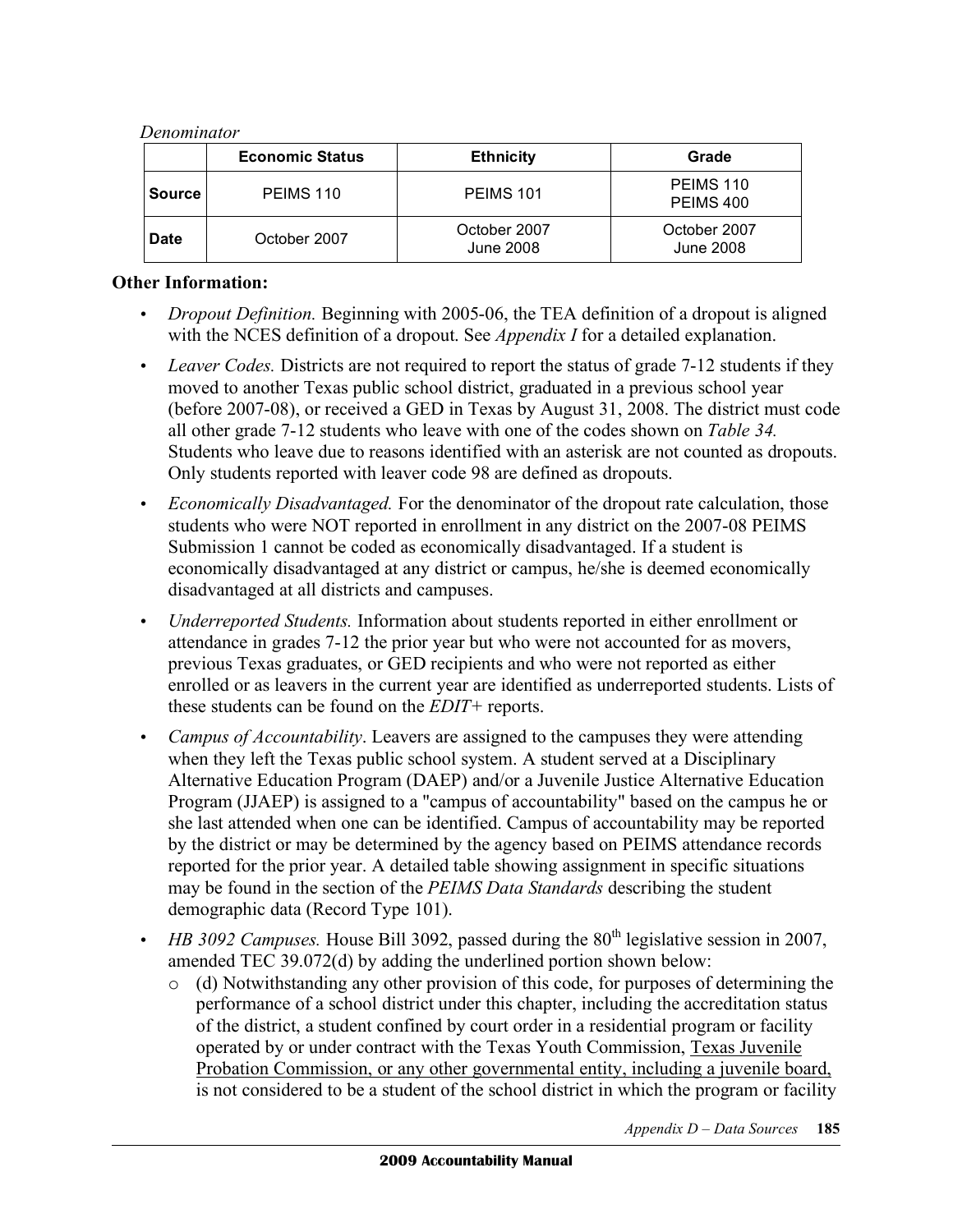is physically located. The performance of such a student on an assessment instrument or other academic excellence indicator adopted under Section 39.051 shall be determined, reported, and considered separately from the performance of students attending a school of the district in which the program or facility is physically located.

- o For 2009 accountability, adjustments were made to the data processing of the base indicators (completion rates, dropout rates, and assessment results) and to other performance indicators reported on the AEIS reports in order to comply with this statutory change. See *Chapter 6* and Table 10 within that chapter for details about the inclusion or exclusion of performance data for these alternative education campuses.
- *Primary and Secondary Sources*. Secondary sources are used when the primary source does not contain a match for the economic status, grade or ethnicity of every student.

| Code  | <b>Translation</b>                               |  |
|-------|--------------------------------------------------|--|
| $01*$ | Graduated                                        |  |
| $03*$ | Died                                             |  |
| $16*$ | Return to Home Country                           |  |
| $24*$ | College, Pursue Degree                           |  |
| 60*   | Home Schooling                                   |  |
| 66*   | Removed-Child Protective Srvs                    |  |
| 78*   | <b>Expelled, Cannot Return</b>                   |  |
| $81*$ | Enroll In TX Private School                      |  |
| $82*$ | Enroll In School Outside Texas                   |  |
| $83*$ | Administrative Withdrawal                        |  |
| $85*$ | Graduated outside Texas-Returned-Left Again      |  |
| 86*   | <b>GED outside Texas</b>                         |  |
| $87*$ | Enroll in University High School Diploma Program |  |
| 98    | Other                                            |  |

## *Table 34: Leaver Codes*

 \* *Codes with asterisks are not counted as dropouts in determining the 2009 state accountability ratings.*

#### **ATTENDANCE RATE**

#### **Methodology:**

total number of days students in grades 1-12 were present *(from PEIMS 400)* 

total number of days students in grades 1-12 were in membership *(from PEIMS 400)* 

 **Year of Data:** 2007-08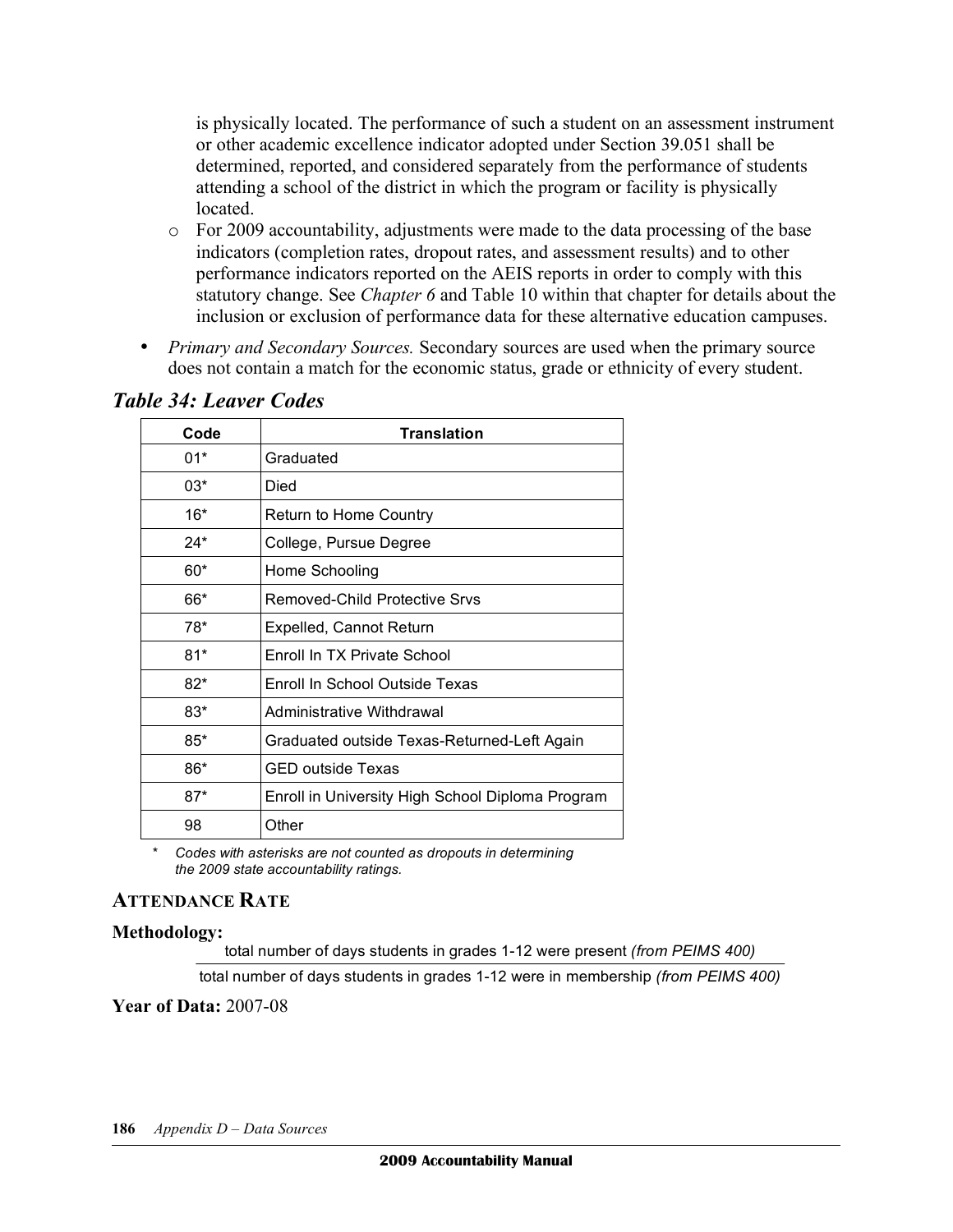#### **Student Demographics:**

| <b>Economic Status</b> |              | <b>Ethnicity</b> |
|------------------------|--------------|------------------|
| <b>Source</b>          | PEIMS 110    | PEIMS 101        |
| <b>Date</b>            | October 2007 | June 2008        |

## **COLLEGE-READY GRADUATES**

#### **Methodology:**

 number of graduates who scored at or above the college-ready criteria on both ELA & mathematics  *(from Pearson, College Board, and ACT)*  number of graduates with results in both subjects to evaluate *(from PEIMS 203)* 

#### **Year of Data:** Class of 2008

#### **Student Demographics:**

|               | <b>Economic Status</b> | <b>Ethnicity</b>                                         |
|---------------|------------------------|----------------------------------------------------------|
| <b>Source</b> | PEIMS 110              | PEIMS 101 (primary)<br>College Board and ACT (secondary) |
| <b>Date</b>   | October 2008           | October 2008 (primary)<br>June 2008 (secondary)          |

## **COMMENDED PERFORMANCE:**

## **READING/ELA, MATHEMATICS, WRITING, SCIENCE, SOCIAL STUDIES**

#### **Methodology:**

number of test takers achieving *Commended Performance* on TAKS (by subject) *(from Pearson)* 

total number TAKS test takers (by subject) *(from Pearson)* 

#### **Year of Data:** 2008-09

#### **Student Demographics:**

|               | <b>Economic Status</b> | <b>Ethnicity</b> |
|---------------|------------------------|------------------|
| <b>Source</b> | PEIMS 110              | PEIMS 101        |
| Date          | October 2008           | October 2008     |

#### **Other Information:**

 • *Student Information.* The testing contractor, Pearson, pre-codes student information onto the answer documents from PEIMS data (see record types, above), or from district- supplied data files. The answer documents may also be coded by district staff on the day of testing.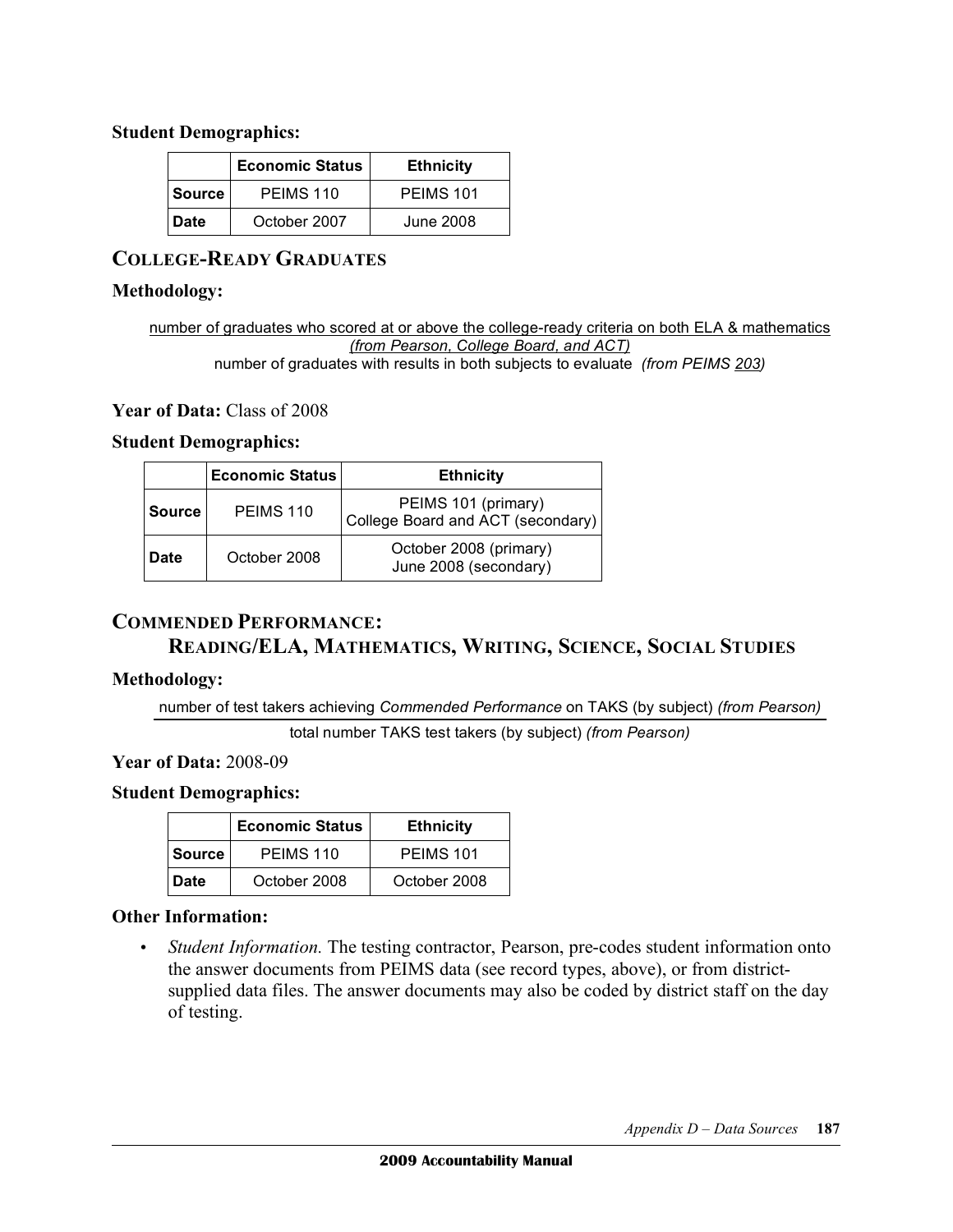## **COMPARABLE IMPROVEMENT: READING/ELA, MATHEMATICS**

#### **Methodology:**

 sum of matched student TGI values (by subject) *(from Pearson)* total number of matched TAKS test takers (by subject) *(from Pearson)*

 **Years of Data:** 2009 and 2008 (Spring TAKS Administrations)

 **Student Demographics:** Comparable Improvement is not disaggregated by ethnicity or economic status.

#### **Other Information:**

- *Texas Growth Index (TGI)*. The TGI is an estimate of a student's academic growth on the TAKS from one year to the next. See *Appendix E – Texas Growth Index and Texas Projection Measure* for a detailed explanation.
- • *Group.* Each campus has a unique comparison group of 40 campuses which closely match that campus on six demographic characteristics, including percent of African American students, Hispanic students, White students, economically disadvantaged students, limited English proficient students, and mobile students. See *Appendix F – Campus Comparison Group* for a detailed explanation.
- • *Quartiles.* Within each 40 member campus comparison group, campus average TGI values are arranged from highest to lowest. Campuses with average TGI values within the top quartile (the top 25%) of their group qualify for CI acknowledgment.

## **COMPLETION RATE**

#### **Methodology for Completion Rate I:**

 number of completers *(from PEIMS 101, 110, and 203 records)*  number in class *(from PEIMS 101, 110, 203, 400 records and GED)* 

 *where "completers" = graduates plus continuers* 

#### **Methodology for Completion Rate II:**

number of completers *(from PEIMS 101, 110, 203 records, and GED)* 

number in class *(from PEIMS 101, 110, 203, 400 records and GED)* 

 *where "completers" = graduates plus continuers plus GED recipients* 

Years of Data: PEIMS submission 1 leaver data, 2005-06 through 2008-09; PEIMS submission 3 attendance data, 2004-05 through 2007-08; PEIMS submission 1 enrollment data, 2008-09, and General Educational Development records as of August 31, 2008.

#### **Student Demographics:**

|              | <b>Economic Status</b>          | <b>Ethnicity</b>                                      | <b>At Risk</b>                                                |
|--------------|---------------------------------|-------------------------------------------------------|---------------------------------------------------------------|
| Source       | PEIMS 110                       | <b>PEIMS 101</b>                                      | PEIMS 110                                                     |
| <b>IDate</b> | October of year of final status | June of year of final status<br>status for continuers | or October of year of final   October of year of final status |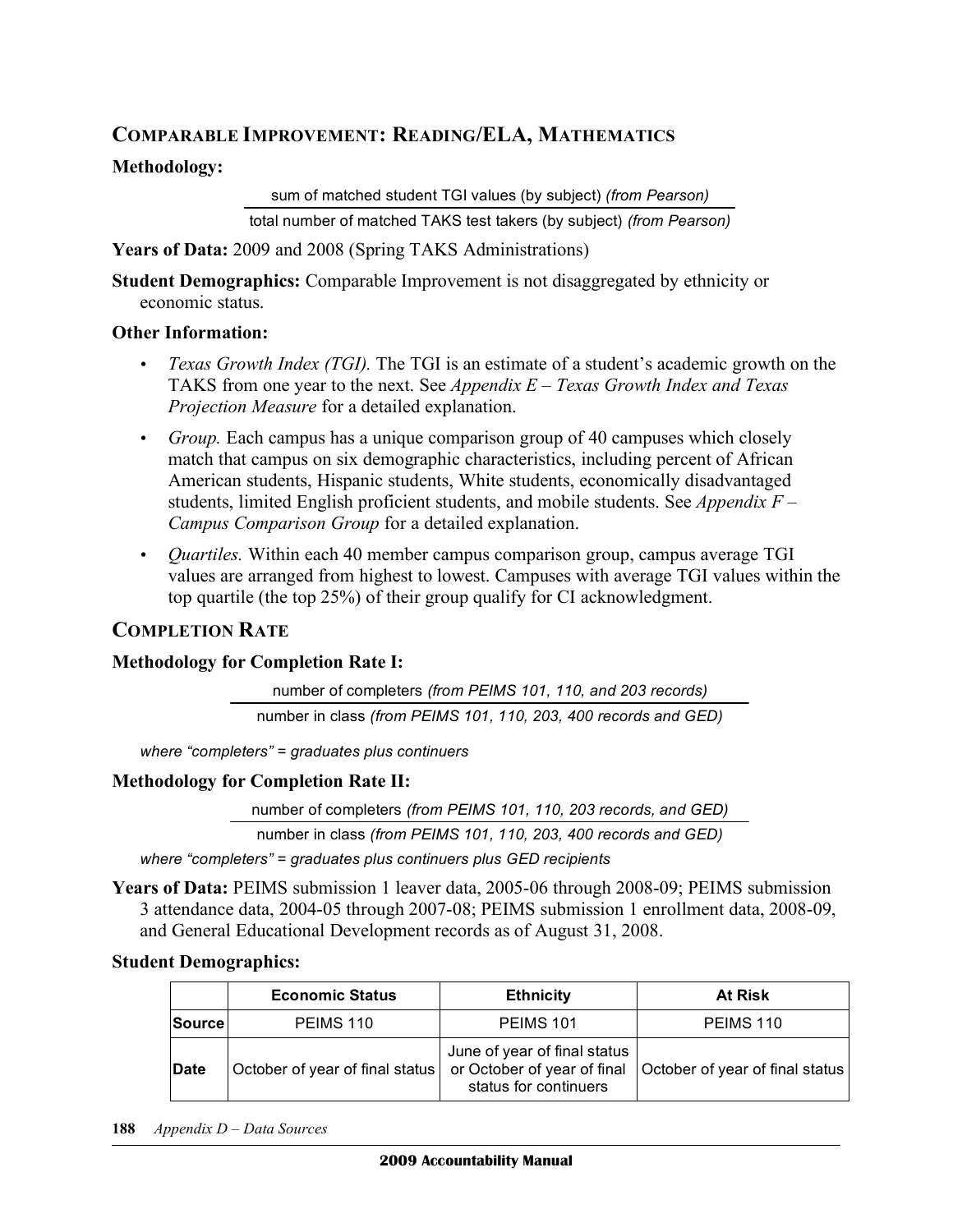## **Other Information:**

- *Dropout Definition*. The TEA definition of a dropout changed beginning with the 2005- 06 year to align with the NCES dropout definition. Because the class of 2008 completion rates span the school years 2004-05 through 2007-08, students who dropped out of the cohort in 2004-05 are defined using the prior definition; while dropouts from 2005-06 and later use the NCES definition.
- *Class vs. Cohort.* The denominator of the Completion Rate calculation is defined as the "class." The class is the sum of students from the original cohort who have a final status of "graduated," "continued," "received GED," or "dropped out." There are other students who are members of the original cohort but whose final status does not affect the completion rate calculation. These are:
	- o students with a final status that is not considered to be either a completer, GED recipient, or a dropout. Examples include students who left public school to be home schooled or students who returned to home country; and,
	- o students whose final status could not be determined because data errors prevented records from being matched or because final status records were not submitted. Students in the cohort but not in the class do not affect the completion rate calculation at all—they are neither in the numerator or the denominator. All rates are based on

members of the class.

- *Cohort Members*. Students stay with their original cohort, whether they are retained or promoted. Students are members of one and only one cohort.
- Standard and AEA Procedures. The definition of a completer differs between standard and AEA procedures in that GED recipients are not considered to be completers under standard procedures, but are considered completers under AEA procedures. Completion Rate I is used for standard procedures. Completion Rate II is used for AEA procedures. Another difference between AEA and standard procedures is that under certain circumstances, completion rates for at-risk students are evaluated under AEA procedures. At-risk completion rates are not used under standard procedures.

## **RECOMMENDED HIGH SCHOOL PROGRAM/DISTINGUISHED ACHIEVEMENT PROGRAM**

## **Methodology:**

 number of graduates reported with graduation codes for *Recommended High School Program*  or *Distinguished Achievement Program (from PEIMS 203)* 

number of graduates *(from PEIMS 203)*

 **Year of Data:** Class of 2008

#### **Student Demographics:**

|             | <b>Economic Status</b> | <b>Ethnicity</b> |
|-------------|------------------------|------------------|
| l Source    | PEIMS 110              | PEIMS 101        |
| <b>Date</b> | October 2008           | October 2008     |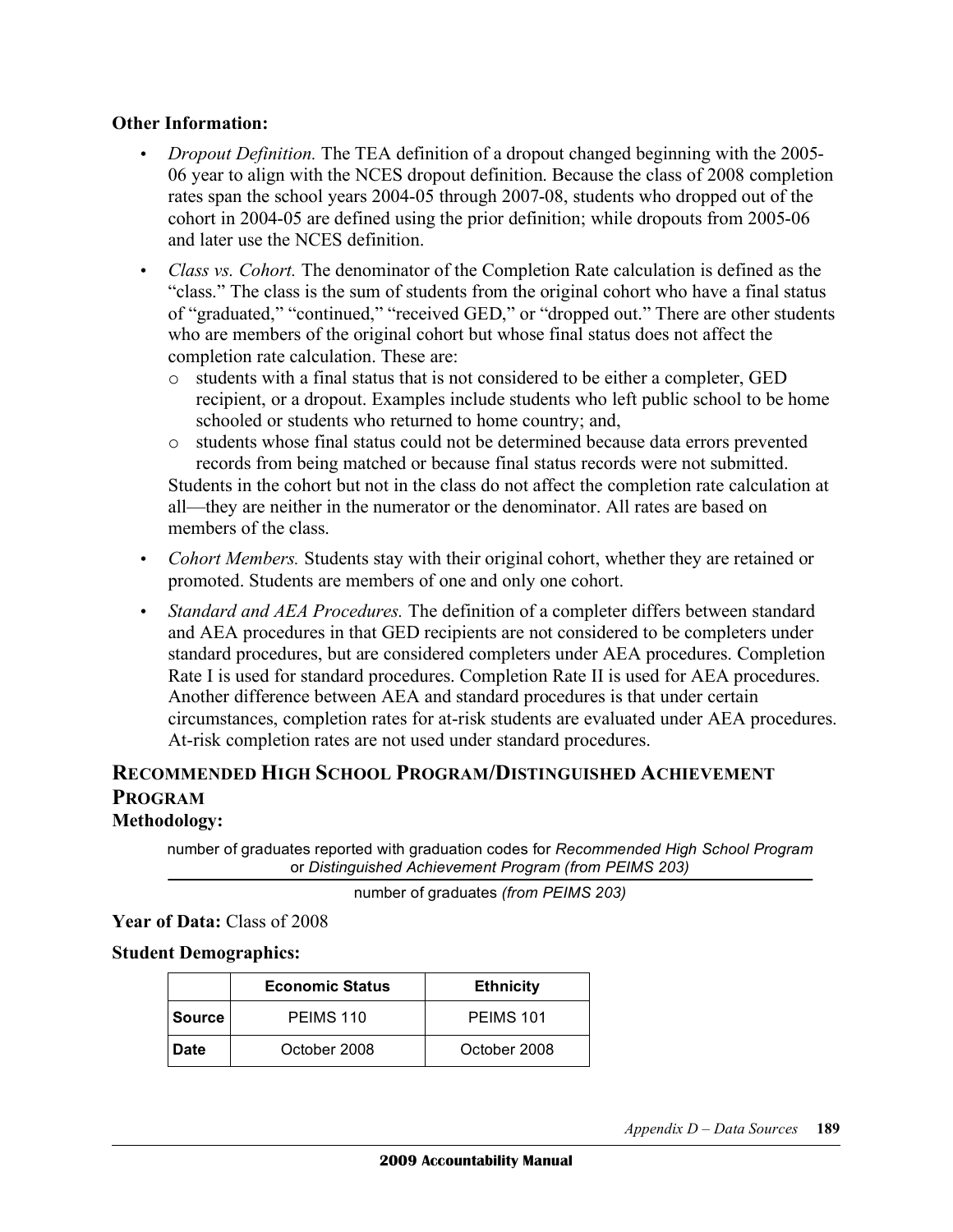## **Other Information:**

- • *Graduation Requirements.* The State Board of Education has by rule defined the graduation requirements for Texas public school students. The rule delineates specific requirements for three levels: minimum requirements, the Recommended High School Program (RHSP), and the Distinguished Achievement Program (DAP).
- • *Graduation Types.* RHSP graduates are students with type codes of 15, 19, 22, 25, or 28; DAP graduates are students with type codes of 17, 20, 23, 26, or 29. See the *PEIMS Data Standards* for more information.
- *Primary and Secondary Sources*. Secondary sources are used when the primary source does not contain a match for the economic status of every student.

## **SAT/ACT RESULTS**

## **Methodology:**

*Participation:* 

number of graduates taking either the SAT or the ACT *(from College Board and ACT)* 

total non-special education graduates *(from PEIMS 203)* 

*Performance:* 

number of examinees at or above the criterion score *(from College Board and ACT)* 

number of examinees taking either the SAT or ACT *(from College Board and ACT)* 

 **Year of Data:** Class of 2008

#### **Student Demographics:**

|             | <b>Economic Status</b> | <b>Ethnicity</b>                                         | <b>Special Education Status</b> |
|-------------|------------------------|----------------------------------------------------------|---------------------------------|
| Source      | n/a                    | PEIMS 101 (primary)<br>College Board and ACT (secondary) | PEIMS 405                       |
| <b>Date</b> | n/a                    | October 2007 (primary)<br>June 2008 (secondary)          | June 2008, October 2008         |

#### **Other Information:**

- *Primary and Secondary Sources*. Secondary sources are used when the primary source does not contain ethnicity for a given student.
- *Special Education*. Those students reported as receiving special education services in all six of the six-week attendance periods, or for whom the graduation type code on the 203 leaver record indicates special education (graduation type codes 04, 05, 06, 07, 18, 19, or 20) are removed from the count of total graduates used in the denominator of the participation calculation.

## **TEXAS ASSESSMENT OF KNOWLEDGE AND SKILLS**

## **Methodology:**

 number of students passing TAKS (by subject) *(from Pearson)*  total number TAKS test takers (by subject) *(from Pearson)*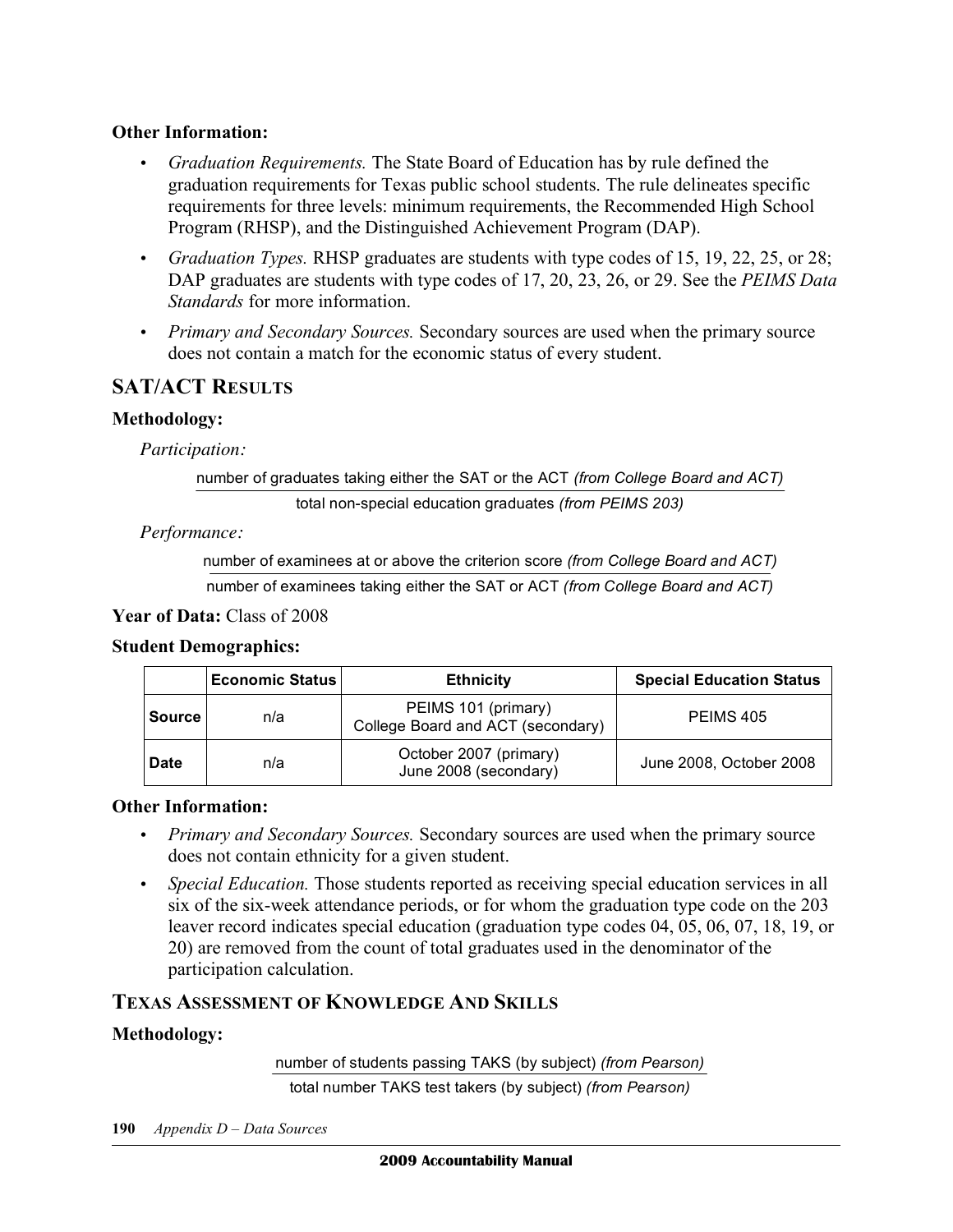#### **Year of Data:** 2008-09

#### **Student Demographics:**

|               | <b>Economic Status</b> | <b>Ethnicity</b> |
|---------------|------------------------|------------------|
| <b>Source</b> | PEIMS 110              | <b>PEIMS 101</b> |
| <b>Date</b>   | October 2008           | October 2008     |

#### **Other Information:**

- • *Student Information.* The testing contractor, Pearson, pre-codes student information onto the answer documents from PEIMS data (see record types, above), or from district- supplied data files. The answer documents may also be coded by district staff on the day of testing.
- *Prior Year Results*. Prior year assessment results (TAKS spring 2008) have not been recalculated. The 2008 results used in 2009 will match those published in 2008.
- *Attribution of Test Results and Subset Rules*. Table 35 illustrates the conditions under which a test result will be used for state accountability. For purposes of this table, students are assumed to be enrolled in the campus or district on the PEIMS October snapshot date.

 Although the table reflects a campus perspective, the conditions shown also apply to districts. Substitute "district" for "campus" throughout this table in order to use it to determine district assessment results.

 The left half of the table shows the testing dates for each subject and grade. The right half shows the conditions that must be met for a test result to be used.

*Example:* The results for a grade 3 student who took the second TAKS reading administration (R2) will count for the campus if the student had an answer document submitted for the first administration (R1) at the same campus. If this is not true, the second TAKS reading result will not count for the campus.

 *Example:* The results for a grade 9 student who took TAKS reading will NOT count at the campus if the student's TAKS mathematics results were found at another campus.

- • *Student Success Initiative (SSI) Mobility Subset.* 
	- o Mobility between administrations of the TAKS for students in SSI grades (grades 3, 5, and 8) presents a special challenge for excluding mobile students. Tables 36 and 37 show different scenarios for inclusion and exclusion of students in the campus accountability subset in the SSI grades.
	- o If discrepancies in student demographics are found between test administrations in these grades, the information from the first administration is used.
- Source of Student Demographics across Test Administrations. For students in grades other than the Student Success Initiative (SSI) grades, the source for demographic information is the primary April administration. This means that the demographics for students who take writing (grades 4 and 7) reading (grade 9) or ELA (grades 10 and 11) will be taken from their April answer documents. Demographics include ethnicity and economic status.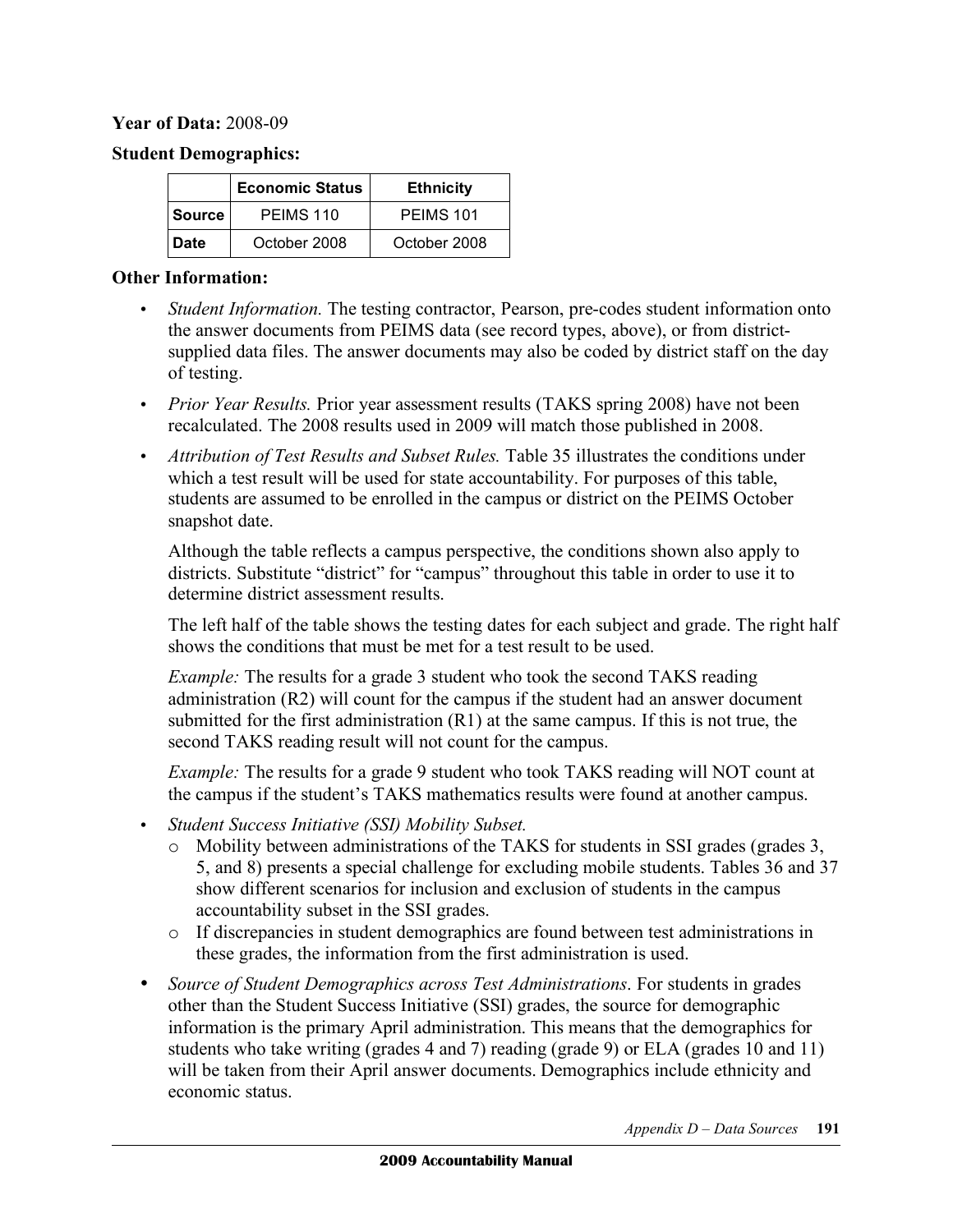## *Table 35: Attribution of Test Results and Subset Rules*

| <b>When TAKS Test GIVEN</b> |                |                 |                   | <b>When Test COUNTS for Accountability Rating</b> |                        |        |                  |                         |                                 |                                                  |
|-----------------------------|----------------|-----------------|-------------------|---------------------------------------------------|------------------------|--------|------------------|-------------------------|---------------------------------|--------------------------------------------------|
| 2008-09 Testing Calendar    |                |                 | This test will be | IF this test was                                  | <b>AND these other</b> |        |                  |                         |                                 |                                                  |
|                             | March          |                 |                   | April                                             |                        | May    |                  | used for                | taken at my                     | conditions apply                                 |
|                             | 3rd            | 7 <sup>th</sup> | 28 <sup>th</sup>  | 29 <sup>th</sup>                                  | 30th                   | 1st    | 19 <sup>th</sup> | Accountability          | campus— $\sqrt{}$               | (if any).                                        |
| 3                           | R <sub>1</sub> |                 | M                 | R <sub>2</sub>                                    |                        |        |                  | R1                      | $\sqrt{a}$ and                  | if M at my campus &<br>no R2 anywhere.           |
|                             |                |                 |                   |                                                   |                        |        |                  | $\overline{M}$          | √.                              |                                                  |
|                             |                |                 |                   |                                                   |                        |        |                  | $\overline{R2}$         | $\sqrt{a}$ nd                   | if R1 at my campus.                              |
|                             |                |                 |                   |                                                   |                        |        |                  | W                       | $\sqrt{}$ or anywhere else      | if M or R at my                                  |
|                             |                |                 |                   |                                                   |                        |        |                  |                         | and                             | campus.                                          |
|                             | W              |                 | M                 | $\mathsf R$                                       |                        |        |                  | W                       | $\sqrt{a}$ nd                   | if no M or R<br>anywhere.                        |
|                             |                |                 |                   |                                                   |                        |        |                  | M                       | $\sqrt{\ }$                     |                                                  |
|                             |                |                 |                   |                                                   |                        |        |                  | $\overline{\mathsf{R}}$ |                                 |                                                  |
|                             |                |                 |                   |                                                   |                        |        |                  | R <sub>1</sub>          | $\sqrt{a}$ nd                   | if SC at my campus &<br>no R2 anywhere.          |
|                             | R <sub>1</sub> | M1              |                   | R <sub>2</sub>                                    | SC <sup>*</sup>        |        | M <sub>2</sub>   | M <sub>1</sub>          | $\sqrt{a}$ and                  | if no M2 anywhere.                               |
| 5                           |                |                 |                   |                                                   |                        |        |                  | R <sub>2</sub>          | $\sqrt{a}$ nd                   | if R1 at my campus.                              |
|                             |                |                 |                   |                                                   |                        |        |                  | <b>SC</b>               | $\sqrt{ }$ .                    |                                                  |
|                             |                |                 |                   |                                                   |                        |        |                  | $\overline{M2}$         | $\sqrt{and}$                    | if M1 at my campus.                              |
| $6\phantom{.}$              |                |                 | M                 | $\mathsf{R}$                                      |                        |        |                  | $\overline{M}$          | $\sqrt{ }$ .                    |                                                  |
|                             |                |                 |                   |                                                   |                        |        |                  | $\overline{R}$          | $\sqrt{ }$                      |                                                  |
|                             | $\overline{W}$ |                 | $\overline{M}$    | $\overline{R}$                                    |                        |        |                  |                         | Same as grade 4.                |                                                  |
|                             |                |                 |                   |                                                   |                        |        |                  | R <sub>1</sub>          | $\sqrt{a}$ and                  | if SC or SS at my<br>campus & no R2<br>anywhere. |
| 8                           | R <sub>1</sub> | M1              |                   | R <sub>2</sub>                                    | SC <sup>*</sup>        | SS*    | M <sub>2</sub>   | M1                      | $\sqrt{a}$ and                  | if no M2 anywhere.                               |
|                             |                |                 |                   |                                                   |                        |        |                  | R <sub>2</sub>          | $\sqrt{a}$ nd                   | if R1 at my campus.                              |
|                             |                |                 |                   |                                                   |                        |        |                  | $\overline{SC}$         | $\sqrt{ }$ .                    |                                                  |
|                             |                |                 |                   |                                                   |                        |        |                  | $\overline{\text{SS}}$  | $\sqrt{ }$                      |                                                  |
|                             |                |                 |                   |                                                   |                        |        |                  | $\overline{M2}$         | $\sqrt{a}$ nd                   | if M1 at my campus.                              |
| 9                           | ${\sf R}$      |                 |                   |                                                   | M                      |        |                  | R                       | $\sqrt$ or anywhere else<br>and | if M at my campus.                               |
|                             |                |                 |                   |                                                   |                        |        |                  | $\overline{R}$          | $\sqrt{a}$ and                  | if no M anywhere.                                |
|                             |                |                 |                   |                                                   |                        |        |                  | $\overline{M}$          | $\sqrt{ }$                      |                                                  |
|                             |                |                 |                   |                                                   |                        |        |                  | <b>ELA</b>              | $\sqrt$ or anywhere else<br>and | if M, SC, or SS at my                            |
| 10                          | <b>ELA</b>     |                 | M                 |                                                   | $SC^*$                 | SS*    |                  | <b>ELA</b>              | $\sqrt{and}$                    | campus.<br>if no M, SC, or SS<br>anywhere.       |
|                             |                |                 |                   |                                                   |                        |        |                  | M                       | √.                              |                                                  |
|                             |                |                 |                   |                                                   |                        |        |                  | <b>SC</b>               | $\sqrt{ }$                      |                                                  |
|                             |                |                 |                   |                                                   |                        |        |                  | $\overline{\text{SS}}$  | √.                              |                                                  |
| 11                          | ELA*           |                 |                   | $\overline{M^*}$                                  | $SC*$                  | $SS^*$ |                  |                         | Same as grade 10.               |                                                  |

*(In this table, students are assumed to be enrolled at the campus for the October snapshot date.)* 

 *\* An asterisk means that for accountability purposes, either a TAKS or TAKS (Accommodated) result is sufficient to meet the condition. If no asterisk is shown, a TAKS result must exist in order to meet the condition.* 

*LEGEND:*

 *R = reading; R1 = 1st administration of reading; R2 = 2nd administration of reading M = mathematics; M1 = 1st administration of mathematics; M2 = 2nd administration of mathematics*

 *W = writing*

 *SC = science*

 *SS = social studies*

 *ELA = English Language Arts*

 **192** *Appendix D – Data Sources*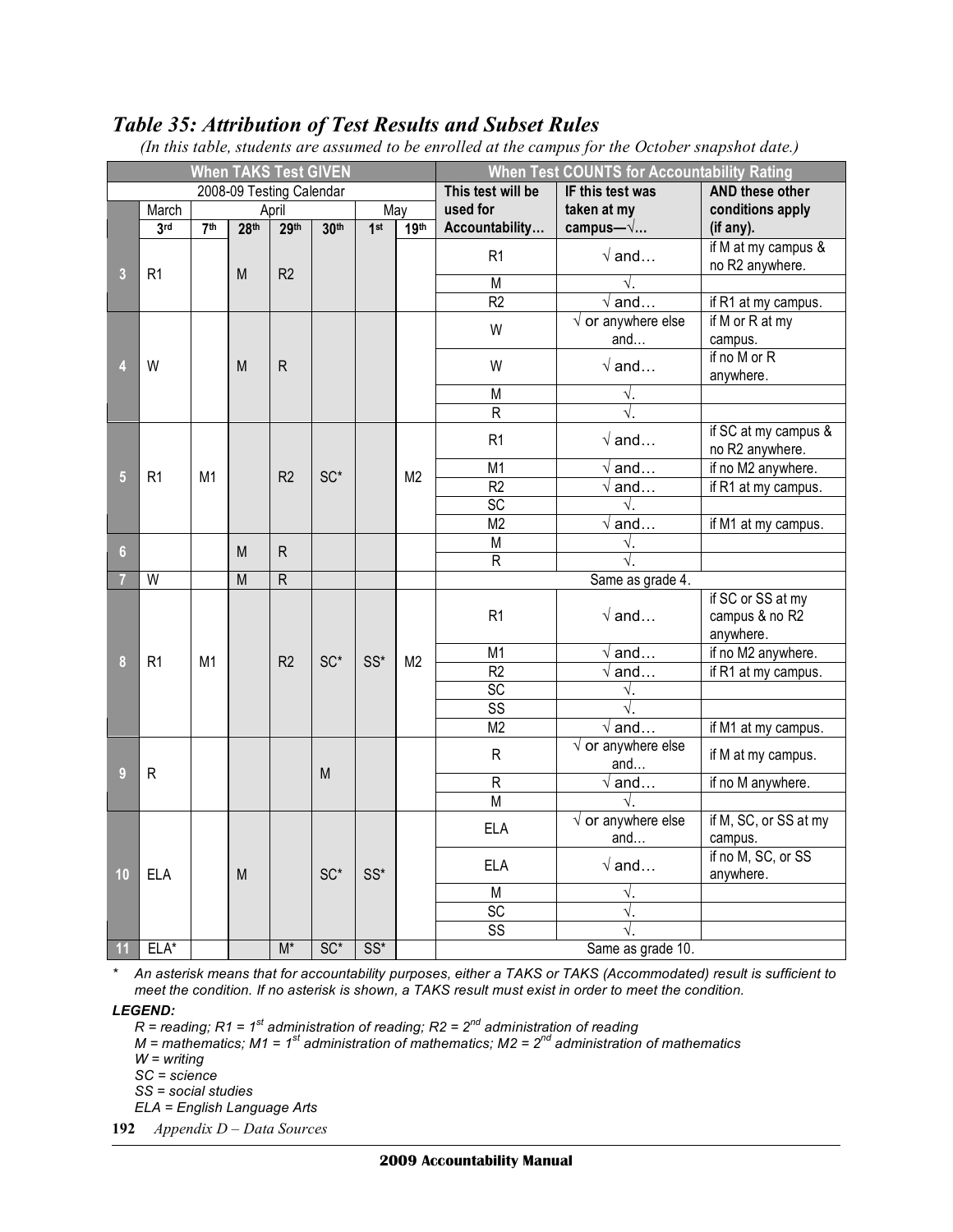|            | Was the student<br>on your campus<br>on Oct. 31 <sup>st</sup><br>(snapshot<br>date)? | Did the student take (or<br>have an answer document<br>submitted for) the<br>March 3rd TAKS Reading<br>on your campus? | Did the student have an<br>answer document<br>submitted for any<br>TAKS April $28^{th}$ – May<br>1 <sup>st</sup> on your campus? | Student is in<br>vour<br>accountability<br>subset for<br><b>TAKS</b> |
|------------|--------------------------------------------------------------------------------------|------------------------------------------------------------------------------------------------------------------------|----------------------------------------------------------------------------------------------------------------------------------|----------------------------------------------------------------------|
| Scenario 1 | Yes                                                                                  | Yes                                                                                                                    | Yes                                                                                                                              | Yes                                                                  |
| Scenario 2 | Yes                                                                                  | Yes                                                                                                                    | No                                                                                                                               | No                                                                   |
| Scenario 3 | Yes                                                                                  | No.                                                                                                                    | Yes                                                                                                                              | No                                                                   |
| Scenario 4 | No                                                                                   | Yes                                                                                                                    | Yes                                                                                                                              | No                                                                   |
| Scenario 5 | <b>No</b>                                                                            | Yes                                                                                                                    | No                                                                                                                               | <b>No</b>                                                            |
| Scenario 6 | No.                                                                                  | No.                                                                                                                    | No.                                                                                                                              | No                                                                   |
| Scenario 7 | No                                                                                   | No                                                                                                                     | Yes                                                                                                                              | No                                                                   |

 *Table 36: Accountability Subset for SSI - Grades 3, 5, & 8 TAKS Reading* 

 *Table 37: Accountability Subset for SSI - Grade 5 & 8 TAKS Mathematics* 

|            | Was the student<br>on your campus<br>on Oct. 31 <sup>st</sup><br>(snapshot date)? | Did the student take (or<br>have an answer<br>document submitted for)<br>the April 7 <sup>th</sup> TAKS Math<br>on your campus? | Did the student take (or<br>have an answer<br>document submitted for)<br>the May 19 <sup>th</sup> TAKS Math<br>on your campus?             | Student is in<br>your<br>accountability<br>subset for<br><b>TAKS</b> |
|------------|-----------------------------------------------------------------------------------|---------------------------------------------------------------------------------------------------------------------------------|--------------------------------------------------------------------------------------------------------------------------------------------|----------------------------------------------------------------------|
| Scenario 1 | Yes                                                                               | Yes                                                                                                                             | Yes                                                                                                                                        | Yes                                                                  |
| Scenario 2 | Yes                                                                               | Yes                                                                                                                             | No (took test on April 7 <sup>th</sup><br>then moved; answer<br>document for May 19 <sup>th</sup><br>cannot be found on<br>another campus) | Yes                                                                  |
| Scenario 3 | Yes                                                                               | Yes                                                                                                                             | No (took test on April 7 <sup>th</sup><br>then moved; answer<br>document for May 19th<br>found at another campus)                          | No.                                                                  |
| Scenario 4 | Yes                                                                               | No                                                                                                                              | Yes                                                                                                                                        | No.                                                                  |
| Scenario 5 | No.                                                                               | Yes                                                                                                                             | Yes                                                                                                                                        | No.                                                                  |
| Scenario 6 | No.                                                                               | <b>Yes</b>                                                                                                                      | No.                                                                                                                                        | No.                                                                  |
| Scenario 7 | No.                                                                               | No                                                                                                                              | No.                                                                                                                                        | No.                                                                  |
| Scenario 8 | No.                                                                               | No.                                                                                                                             | Yes                                                                                                                                        | No.                                                                  |

## *(AEA procedures only)*  **TEXAS ASSESSMENT OF KNOWLEDGE AND SKILLS – PROGRESS INDICATOR**

## **Methodology:**

 number of TAKS tests that meet the standard or meet TPM (grades 3-10) or meet TGI (grade 11) and number of TAKS exit-level retests that meet the standard (*from Pearson)* 

> number TAKS tests taken and number of TAKS exit-level retests that meet the standard *(from Pearson)*

 **Years of Data:** 2009 and 2008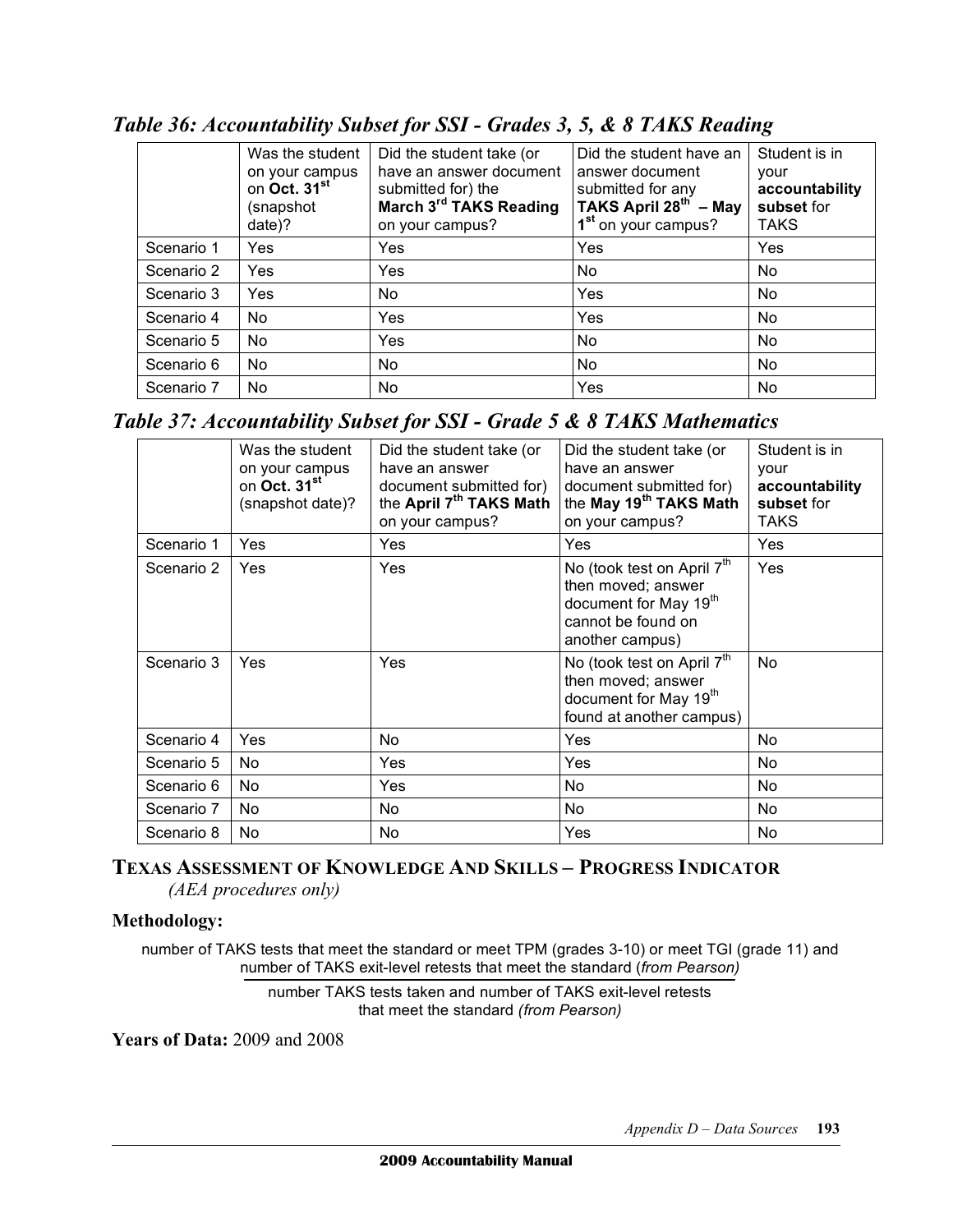#### **Student Demographics:**

|               | <b>Economic Status</b>        | <b>Ethnicity</b>              |
|---------------|-------------------------------|-------------------------------|
| <b>Source</b> | PEIMS 110                     | PEIMS 101                     |
| Date          | October 2008,<br>October 2007 | October 2008,<br>October 2007 |

#### **Other Information:**

- *Texas Growth Index (TGI) and Texas Project Measure (TPM)*. Detailed TGI and TPM  information is in *Appendix E – Texas Growth Index and Texas Projection Measure*.
- *Matched Demographics*. If discrepancies in student demographics are found between test administrations in the SSI grades, the information on the first administration is used. For students in grades other than the SSI grades, the source for demographic information is the primary April administration.
- • *Student Information.* The testing contractor, Pearson, pre-codes student information onto the answer documents from PEIMS data (see record types, above), or from district- supplied data files. The answer documents may also be coded by district staff on the day of testing.

## **TEXAS PROJECTION MEASURE (TPM)**

## **Methodology:**

 number of students passing TAKS + number failing TAKS but meeting TPM (by subject) *(from Pearson)* 

## **Year of Data:** 2008-09

## **Student Demographics:**

|        | <b>Economic Status</b> | <b>Ethnicity</b> |
|--------|------------------------|------------------|
| Source | PEIMS 110              | PEIMS 101        |
| Date   | October 2008           | October 2008     |

## **Other Information:**

- • *TPM and TAKS (Accommodated)*. The TPM is calculated for students who take TAKS and TAKS (Accommodated) tests, as well as linguistically accommodated tests (LAT). LAT results and some TAKS (Accommodated) results are not used in determining 2009 state accountability ratings. TPM values that are based on test results not used for accountability will likewise not be used for accountability. However, if a student's performance on TAKS (Accommodated) or LAT tests contribute to the TPM value calculated for a regular TAKS assessment taken by that student, that TPM value will be used. For example, assume a  $6<sup>th</sup>$  grade student takes the regular TAKS assessment in mathematics and the LAT version of TAKS reading. Assuming other calculation criteria are met, the TPM values for this student in both subjects will be based on the LAT performance in reading and the regular TAKS performance in mathematics. Given this is not a mobile student; the accountability system will include this student's performance
- **194** *Appendix D Data Sources*